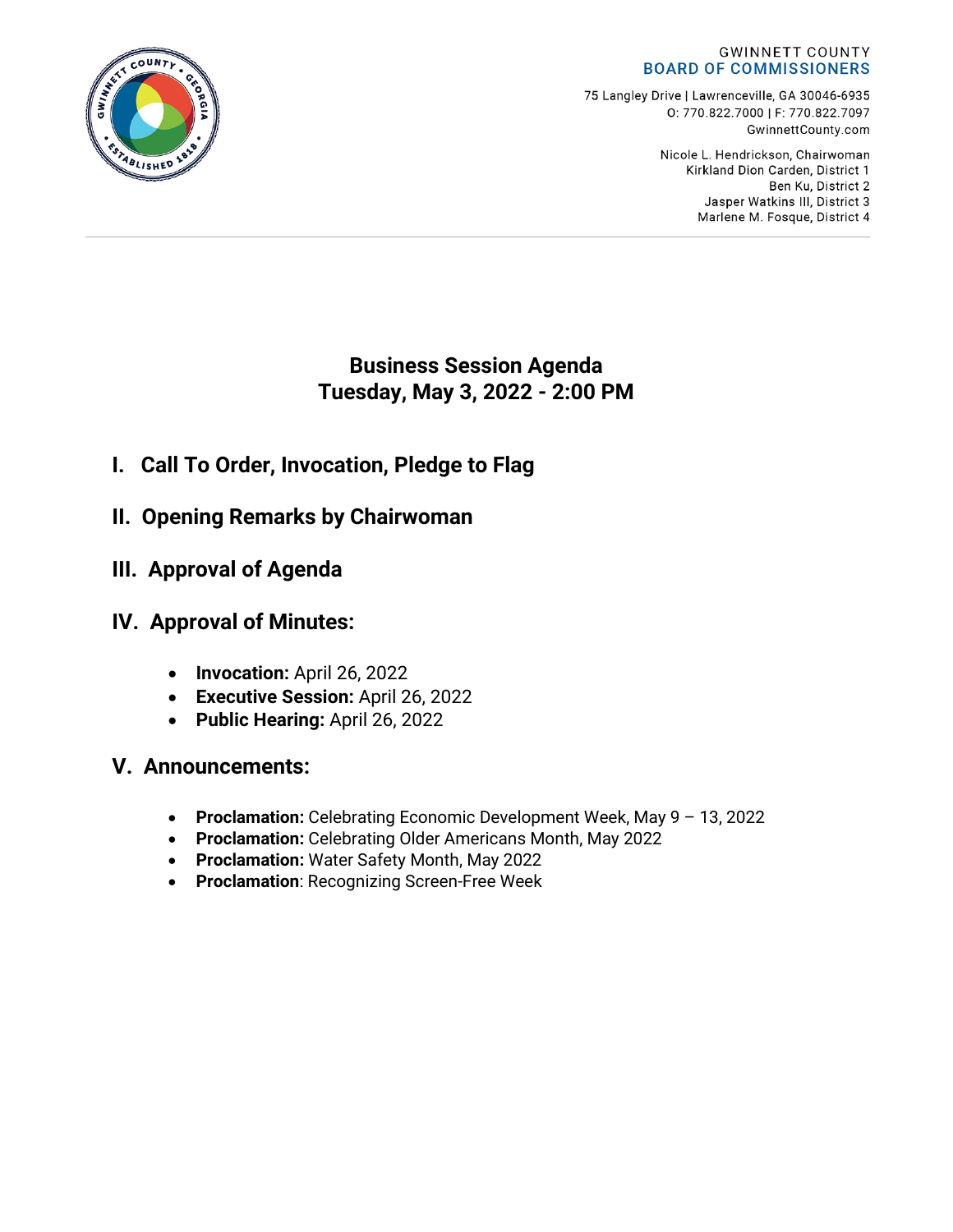## **VI. Consent Agenda**

### **A. New Business**

### **1. Multiple Departments**

**2022-0421 Approval** to renew OS021-18, purchase of trash can liners on an annual contract (June 1, 2022 through May 31, 2023), Departments of Community Services, Fire and Emergency Services, Sheriff, Support Services, Transportation, and Water Resources, with Southeastern Paper Group, Inc., using a competitively procured State of Georgia contract, base amount \$163,078.00. (Staff Recommendation: Approval)

### **2. Community Services/Tina Fleming**

**2022-0487 Approval/authorization** to accept a \$190,000.00 BOOST grant from the Georgia Recreation and Park Association (GRPA) in partnership with the Georgia Statewide Afterschool Network and the Georgia Department of Education; funded through the American Rescue Plan Act. Grant funds will provide reimbursement for eligible expenses associated with the Building Brains Anywhere summer enrichment program. This program is 100% funded through GRPA with no match requirement. Approval for the Chairwoman or designee to execute any and all related grant documents. Subject to approval as to form by the Law Department. (Staff Recommendation: Approval)

#### **3. Financial Services/Buffy Alexzulian**

**2022-0434 Award RP011-22**, provide information technology and other internal auditing services on an annual contract (May 4, 2022 through May 3, 2023), to Global Solutions Group, Inc., base amount \$212,915.00 (negotiated cost savings of approximately \$800.00). Contract to follow award. Subject to approval as to form by the Law Department. (Staff Recommendation: Award)

**2022-0435 Approval** of tax digest corrections, including changes to the digest, additions, deletions and errors discovered during the billing and collection process of the Tax Assessors and Tax Commissioner's Office. Adjustments amount to an increase of assessed value in the amount of \$1,520,660.00, a decrease in assessed value of \$7,459,080.00 for a net decrease of \$5,938,420.00 for tax years 2016 through 2021. (Staff Recommendation: Approval) (Board of Assessors Approved on April 6, 2022, Vote 4-0)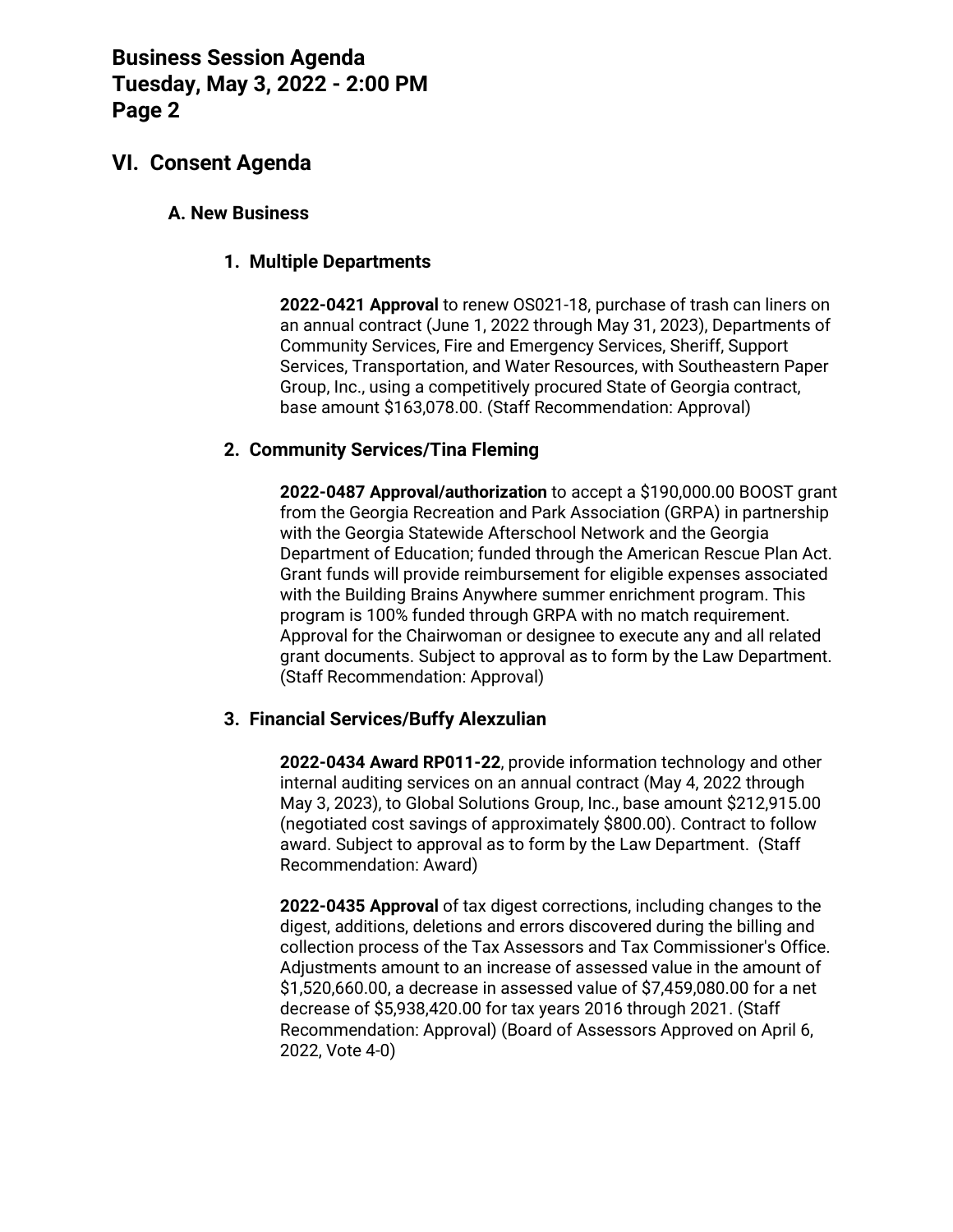## **VI. Consent Agenda**

### **A. New Business**

### **3. Financial Services/Buffy Alexzulian**

**2022-0422 Approval/authorization** of the March 31, 2022 Monthly Financial Status Report and ratification of all budget amendments.

### **4. Fire Services/Russell S. Knick**

**2022-0436 Award OS016-22**, purchase of new SP95 aerial ladder truck, to Sutphen Corporation, \$1,439,415.53 (cost savings of \$58,350.47). This contract is funded by the 2017 SPLOST Program. (Staff Recommendation: Award)

### **5. Human Resources/Adrienne McAllister**

**2022-0426 Approval** to renew RP012-19, provision of an Employee Assistance Program (EAP) and work-life services on an annual contract (January 1, 2023 through December 31, 2023), with Harris, Rothenberg International, Inc., dba Humana EAP and Work-Life Services, base amount \$212,651.36. (Staff Recommendation: Approval)

**2022-0428 Approval** to renew RP003-21, provision of a voluntary benefits program on an annual contract (January 1, 2023 through December 31, 2023), with ReliaStar Life Insurance Company, base amount \$844,918.68. This contract is entirely participant funded. (Staff Recommendation: Approval)

**2022-0431 Approval** to renew RP005-21, provision of life, accident and disability plans on an annual contract (January 1, 2023 through December 31, 2023), with Metropolitan Life Insurance Company dba MetLife, base amount \$3,829,541.10. This contract is funded 42% by participants. (Staff Recommendation: Approval)

### **6. Information Technology Services/Dorothy Parks**

**2022-0433 Approval** to renew OS018-19, purchase of Cisco networking equipment and IT infrastructure products and services on an annual contract (July 16, 2022 through July 15, 2023), with Prosys Information Systems, Inc., using a competitively procured State of Georgia contract, base amount \$6,600,000.00. (Staff Recommendation: Approval)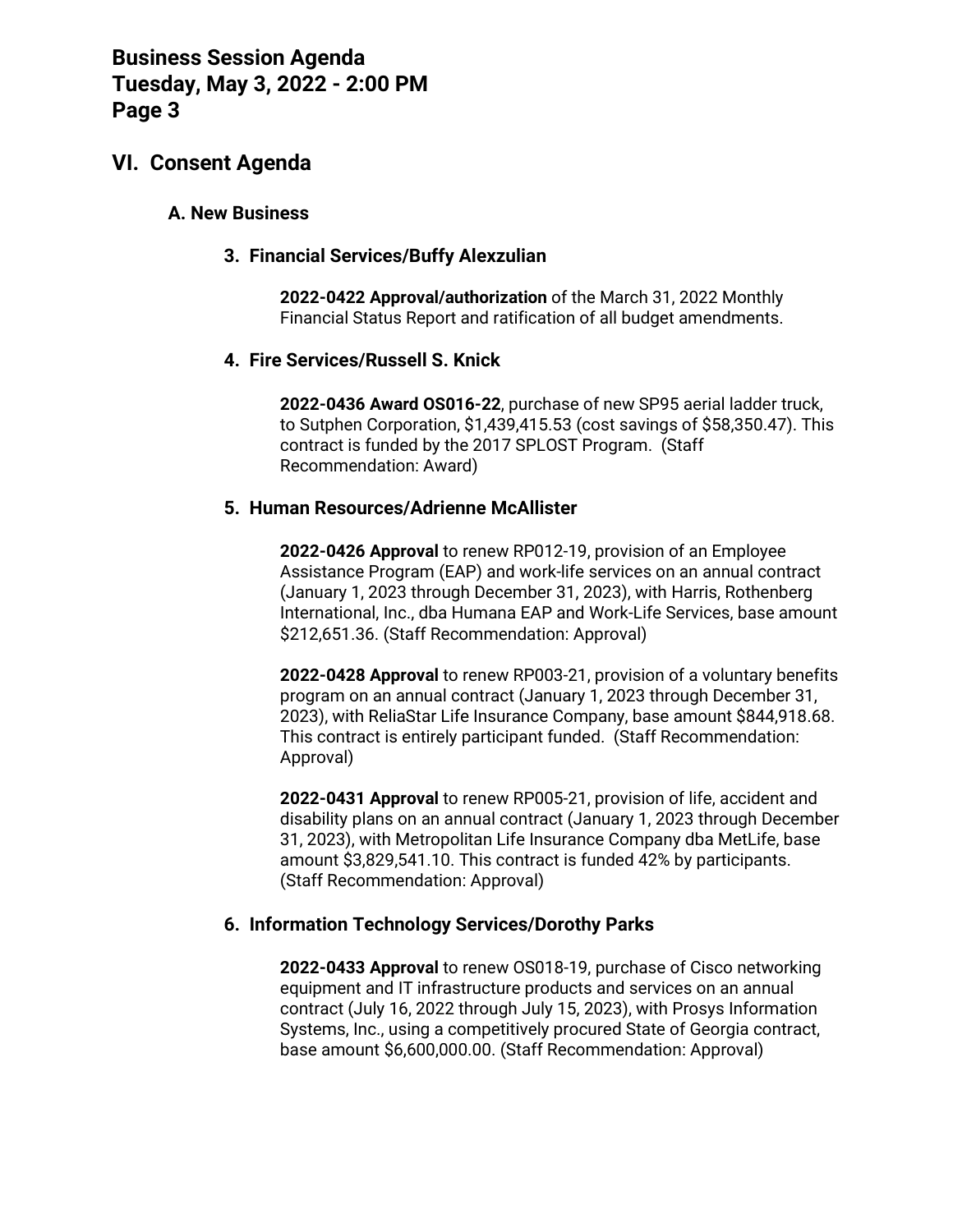## **VI. Consent Agenda**

### **A. New Business**

### **7. Police Services/James D. McClure**

**2022-0425 Approval** to renew RP011-20, automated speed detection school zone safety program on an annual contract (June 1, 2022 through May 31, 2023), with RedSpeed Georgia, LLC, estimated revenue \$3,000,000.00. (Staff Recommendation: Approval)

### **8. Transportation/Lewis Cooksey**

**2022-0447 Award BL031-22**, provision of speed humps on an annual contract (May 3, 2022 through May 2, 2023), to Georgia Paving, Inc. and The Dickerson Group, Inc., base bid \$800,000.00. This contract is funded 37.5% by the 2017 SPLOST Program. (Staff Recommendation: Award)

**2022-0374 Approval/authorization** for the Chairwoman to execute an agreement with the Lilburn Community Improvement District (CID) regarding the US29/SR8 Lawrenceville Highway at Ronald Reagan Parkway Intersection Improvement project. The CID has requested mast arms with a smooth black finish and has agreed to contribute \$15,000.00 to the cost of the project. Subject to approval as to form by the Law Department.

#### **9. Water Resources/Tyler Richards**

**2022-0370 Award BL016-22**, Middle Yellow River interceptor sewer improvements, phase I, to Site Engineering, Inc., amount not to exceed \$4,184,600.00. Contract to follow award. Subject to approval as to form by the Law Department. (Staff Recommendation: Award) (Water and Sewerage Authority Approved on April 11, 2022, Vote 5-0.)

**2022-0424 Award BL015-22**, provide collection services at household hazardous waste events on an annual contract (May 4, 2022 through May 3, 2023), to MXI Environmental Services, LLC, base bid \$162,000.00. (Staff Recommendation: Award)

**2022-0438 Award OS013-22**, provision of products and services for Perrin/Evoqua brand J-Press filters on an annual contract (May 4, 2022 through May 3, 2023), to Evoqua Water Technologies, LLC, base amount \$475,000.00. (Staff Recommendation: Award)